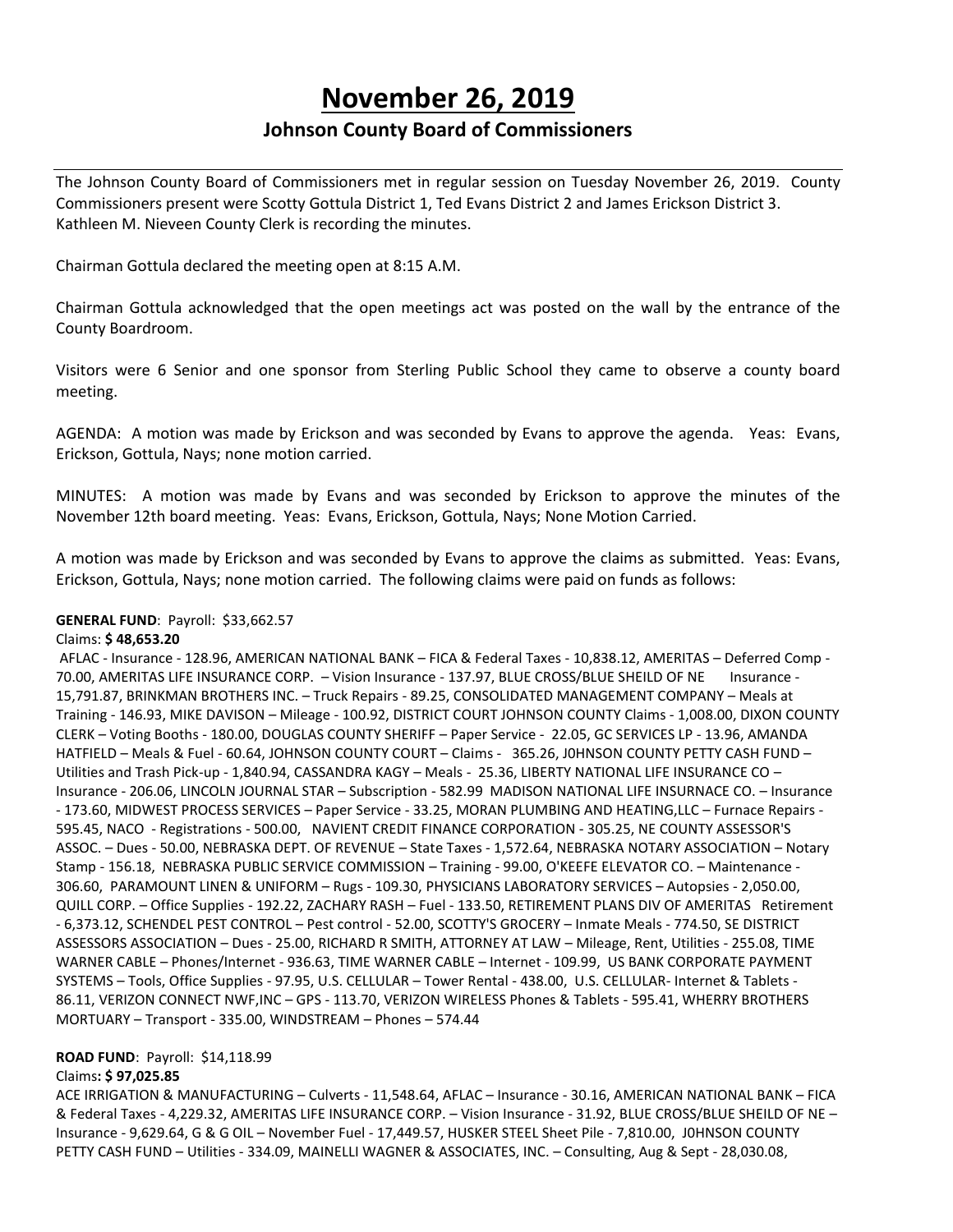MARTIN MARIETTA MATERIALS – Rock - 14,328.46, MATHESON TRI-GAS INC – Supplies - 75.90, NEBRASKA DEPT. OF REVENUE – State Taxes - 587.30, NEBRASKA PUBLIC POWER DISTRICT Utilities - 34.21, PARAMOUNT LINEN & UNIFORM – Rugs - 27.44, RETIREMENT PLANS DIV OF AMERITAS – Retirement - 2,257.57, SPEERS TRUCK REPAIR LLC – Labor - 134.00, TOPP'S MECHANICAL, INC. – Bottle Exchange – 51.48, US BANK CORPORATE PAYMENT SYSTEMS – Tools, Postage, Parts - 170.90, U.S. CELLULAR – Internet - 78.03 VERIZON WIRELESS – Tablet - 40.01, WASHINGTON NATIONAL INS COMPANY – Insurance - 9.25, WINDSTREAM Landline Phone - 137.88

# **INHERITANCE TAX FUND:**

Claims: **\$18.03** U.S. CELLULAR – Internet b/u - 18.03

# **911 EMERGENCY MANAGEMENT FUND:**

Claims: **\$ 2,322.98** J0HNSON COUNTY PETTY CASH FUND – OPPD 911 Tower - 41.12, WINDSTREAM NEBRASKA INC – 911 Phones 2,281.86

**AMBULANCE SERVICE FUND:** Claims: **\$789.89** EMS Billing Services – Contract Billing – 789.89

Doug Goracke Economic Developer was present at the meeting to discuss with the board the possibility of applying for the EDA 2019 Disaster Grant through the Department of Commerce Economic Development Administration. This grant is an 80-20 match, Doug asked Highway Supt. Matt Schaardt if he had a project that would fit the grant and he thought that he did have one that would meet the criteria on the one and six year plan.

A motion was made by Evans, and was seconded by Erickson to authorize Doug Goracke to apply for the EDA Funds in the amount of \$500,000.00. Yeas: Evans, Erickson, Gottula, Nays; none motion carried.

Highway Supt. Matt Schaardt discussed with the board the Bridge Match Program, FEMA updates and that Elk Creek west was done and opened. He also discussed with the board that because the Elk Creek Project was not done on time he wanted to know if he should have Mainelli Wagner check on applying penalties. The board told Matt to go ahead and contact Mainelli Wagner, and to go with the maximum penalties.

Matt informed the board that the road employees are cleaning out ditches, and hauling rock directly on to the county roads. Once the weather goes bad then Matt will have the guys haul rock into the shop.

The fuel bids were opened and placed on file in the County Clerk's office. One bid was received from G & G Oil Company. A motion was made by Evans and was seconded by Erickson to approve the bid from G & G Oil Company

Tecumseh Shop Unleaded with 10% Ethanol \$2.199, Diesel Low Sulfur #1 on Road \$2.849, Diesel Low Sulfur #2 on Road \$2.549

Cook, Crab Orchard, Elk Creek and Sterling Shops Diesel Low Sulfur #1 Off Road \$2.549, Diesel Low Sulfur #2 off Road \$2.249

Yeas: Evans, Erickson, Gottula, Nays; none motion carried.

Chris Stone Courthouse maintenance and Eric Moran with MPH Heating were present to discuss the heating and cooling system in the Courthouse. Eric presented a Quote for Service on all GEO units in the Courthouse basement and main floor. Eric did discuss with the board that there is a screen on the main system that needs to be cleaned out and that there should really be a shut off valve on there for easier cleaning. A motion was made by Erickson and was seconded by Evans to approve the quote for one a year service \$1,250.00 and to add the valve on the system. Yeas; Evans, Erickson, Gottula, Nays; none motion carried.